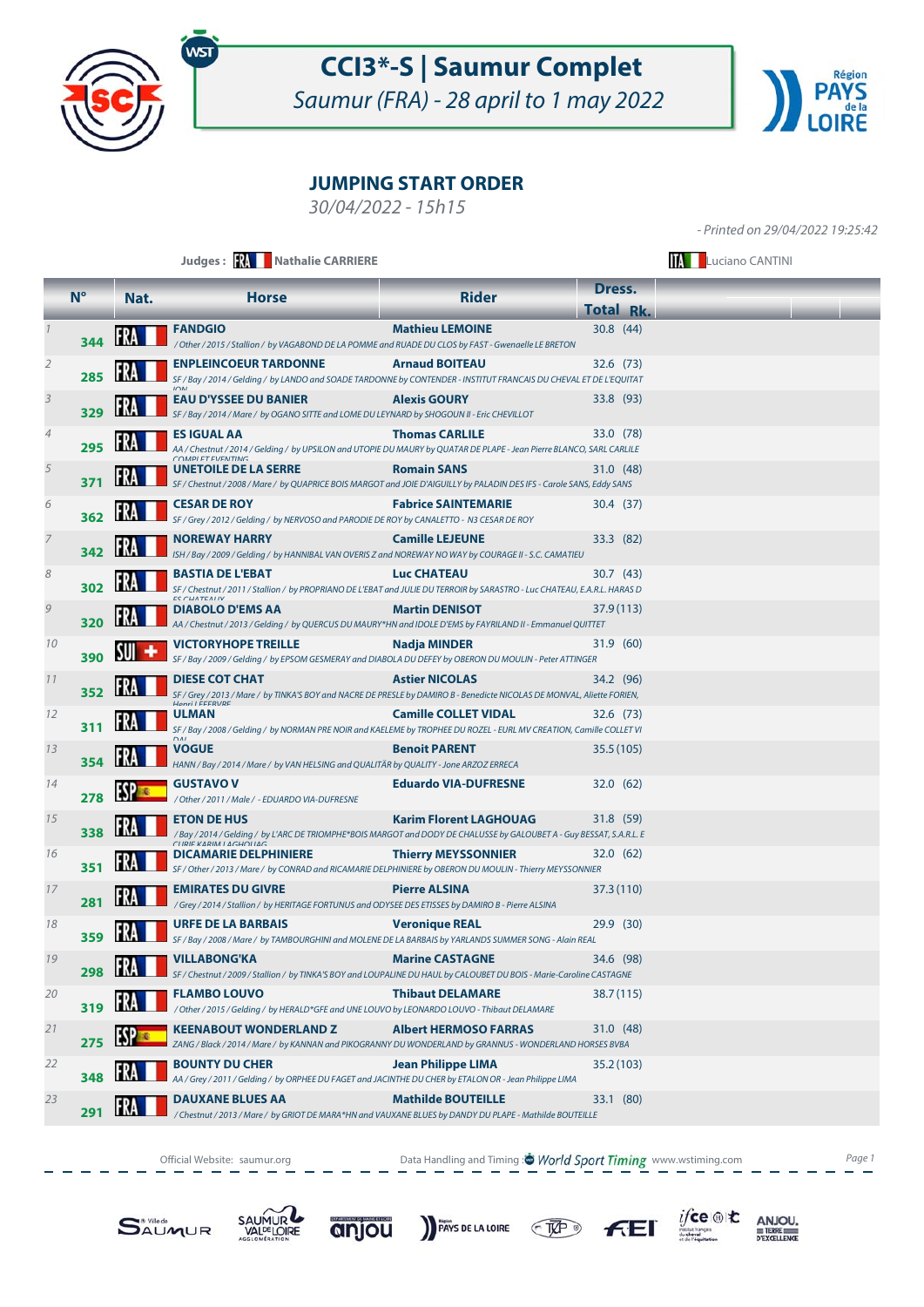

Saumur (FRA) - 28 april to 1 may 2022



### **JUMPING START ORDER**

30/04/2022 - 15h15

- Printed on 29/04/2022 19:25:42

|    |             |      | Judges: W Nathalie CARRIERE                                                                                                                       |                                  |                  | <b>Luciano CANTINI</b> |
|----|-------------|------|---------------------------------------------------------------------------------------------------------------------------------------------------|----------------------------------|------------------|------------------------|
|    | $N^{\circ}$ | Nat. | <b>Horse</b>                                                                                                                                      | <b>Rider</b>                     | Dress.           |                        |
|    |             |      |                                                                                                                                                   |                                  | <b>Total Rk.</b> |                        |
| 24 | 318         |      | <b>HUBERT DES 3 ARBRES</b><br>SBS / Other / 2013 / Gelding / by TROUBADOUR D'AUREL and ULM DU BOULY by QUICK STAR - Victoria DORMEUIL             | <b>Stanislas DE ZUCHOWICZ</b>    | 26.8(10)         |                        |
| 25 | 355         |      | <b>BEAUTY DES ISLES</b><br>SF / Other / 2011 / Mare / by KALASKA DE SEMILLY and MY DEAR DES ISLES by ELAN DE LA COUR*HN - Maxime PASCAL           | <b>Maxime PASCAL</b>             | 28.9(21)         |                        |
| 26 | 343         |      | <b>INDINE B</b><br>KWPN / Other / 2013 / Mare / by NASSAU and ZUDINE by CIEL D'ESPOIR - SYNDICAT INDINE                                           | <b>Alexis LEMAIRE</b>            | 30.6(40)         |                        |
| 27 | 386         |      | <b>VALTHO DES PEUPLIERS</b><br>SF / Chestnut / 2009 / Gelding / by TINKA'S BOY and ETNA PIERREVILLE by ROSIRE - Madame VICTORIA SCOTT             | <b>Victoria SCOTT - LEGENDRE</b> | 27.1(14)         |                        |
| 28 | 296         |      | <b>ALASKA DE KERDOEN</b><br>SF / Bay / 2010 / Mare / by KARAMEL DE LAUTURE and OK START by STEW BOY - E.A.R.L. DE KERDAVID                        | <b>Charlotte CASSEN</b>          | 32.9 (75)        |                        |
| 29 | 335         |      | <b>VIDOC DE LOUME IFCE</b><br>AA / Chestnut / 2009 / Gelding / by JARNAC and LADY NICE by IAGO C - INSTITUT FRANCAIS DU CHEVAL ET DE L'EQUITATION | <b>Josephine HETEAU</b>          | $23.9$ (1)       |                        |
| 30 | 307         |      | <b>BEAUNE D'EPTE</b><br>AA / Bay / 2011 / Mare / by QUACK and CASSANDRE III by GRAND D'ESCLA - Andre De SUTTER                                    | <b>Amaury CHOPLAIN</b>           | 32.4 (69)        |                        |
| 31 | 387         |      | <b>SAVOI COL DE JOLY</b><br>/ Bay / 2011 / Mare / by SCATER and SERENA by SEEBOTE - Angelika DUBACH, Karin SCHILD                                 | <b>Angelika DUBACH</b>           | 33.5 (85)        |                        |
| 32 | 316         |      | <b>VOLF M'AUREA</b><br>SF / Bay / 2009 / Gelding / by DERBY ROUGE and BOREALE DU NOE by MAZARIN V - E.A.R.L. MORE                                 | <b>Edwige DAWS</b>               | 30.6(40)         |                        |
| 33 | 366         |      | <b>VOL DE NUIT FLO</b><br>SF / Other / 2009 / Mare / by COROFINO*GFE and L'OREE DU CHATENAY by ELLIOTT - Mme Florence BLONDEAU                    | <b>Pierre SALAUN</b>             | 32.5(70)         |                        |
| 34 | 271         | BEL  | <b>ELMUNDO DE GASCO</b><br>SF / Chestnut / 2014 / Gelding / by DOLLAR DE LA PIERRE and WALDBLUTE by BALOUBET DU ROUET - Cyril GAVRILOVIC          | <b>Cyril GAVRILOVIC</b>          | 33.5 (85)        |                        |
| 35 | 377         |      | <b>FIBONACCI DE LESSAC HDC</b><br>SF / Bay / 2015 / Gelding / by CARINJO*HDC and NOALY DE LESSAC by BRIGHT SILVER - HARAS DES COUDRETTES          | <b>Nicolas TOUZAINT</b>          | 26.3<br>(8)      |                        |
| 36 | 374         |      | <b>DARE DARE</b><br>SF / Grey / 2013 / Stallion / by QUICKLY DE KREISKER and QUELA DE VORS by KIM DU MAURY - Melinda TAPIE                        | Melinda TAPIE                    | 35.2 (103)       |                        |
| 37 | 375         |      | <b>CAROUSO DES CABANES</b><br>SF / Bay / 2012 / Stallion / by CON AIR and TIONNE DES FONTAINES by JUMPY DES FONTAINES - S.A.R.L. HORSES TRIAL     | <b>Frederic TEXIER</b>           | 35.7 (106)       |                        |
| 38 | 345         |      | <b>FLAMENCKO DE TAEL</b><br>SF / Bay / 2015 / Gelding / by MONTENDER and HARMONY DES GENETS by BALKAN DU ROC - Gwenaelle LE BRETON                | <b>Mathieu LEMOINE</b>           | 28.7 (19)        |                        |
| 39 | 288         |      | <b>ALTESSE DE L'ORMEAU</b><br>SF / Chestnut / 2010 / Mare / by IOLISCO DE QUINHON*HN and ISABELLE DU BRULOT by BEAUSEJOUR IV - Arianna SCHIVO     | <b>Thomas BOUQUET</b>            | 32.1(65)         |                        |
| 40 | 294         |      | <b>EPSILON FIRST LADY</b><br>AA / Grey / 2014 / Mare / by UPSILON and SALAMBO by OSIER DU MAURY - S.A.R.L. HARAS DU MAURY, Thomas CARLILE         | <b>Thomas CARLILE</b>            | 29.3(26)         |                        |
| 41 | 349         |      | <b>API DU LIBAIRE</b><br>SF / Other / 2010 / Gelding / by FUSAIN DU DEFEY and ELEA DU LIBAIRE by TRESOR DE CHEUX - SDF API CLUB                   | <b>Maxime LIVIO</b>              | $26.1$ (5)       |                        |
| 42 | 336         |      | <b>CHACTAS CHALONGES</b><br>SF / Other / 2012 / Gelding / by FLYINGE QUITE EASY 958 and NOIRE ET OR by ELF D'OR - S.E.P. LBN LINKED BY NATURE     | <b>Berengere ITIER</b>           | 43.7 (119)       |                        |
| 43 | 376         |      | <b>JOLI COEUR DRUM U VH JUXS</b><br>BWP / Chestnut / 2009 / Gelding / by UNIQUE II DRUM VH JUXSCHO and QUIEN by FOREVER - HARAS DE LA MARJOLAINE  | <b>Pierre TEXIER</b>             | 25.5<br>(2)      |                        |
| 44 | 369         |      | <b>AMOUAJ</b><br>SF / Bay / 2010 / Mare / - Maeve Janet HAMILTON AL AIDAROUS                                                                      | <b>Romain SANS</b>               | 31.0 (48)        |                        |
| 45 | 314         |      | <b>COUP DE TETE</b><br>/ Other / 2012 / Gelding / by BUCK'S BOUM and ET BOTTES DE CUIR by LAVIRCO - Mathilde CRUSE, Lauren BRIAND                 | <b>Mathilde CRUSE</b>            | 35.0 (101)       |                        |
| 46 | 322         |      | <b>DUBLIN BOLCHET AA</b><br>AA / Grey / 2013 / Gelding / by TILIPPE LE BEL and STUNTY by VOLCHEBNIK - Fabien DESCLAUX                             | <b>Gwendolen FER</b>             | 30.4 (37)        |                        |

Official Website: saumur.org **Data Handling and Timing : World Sport Timing** www.wstiming.com Page 2







PAYS DE LA LOIRE TAP



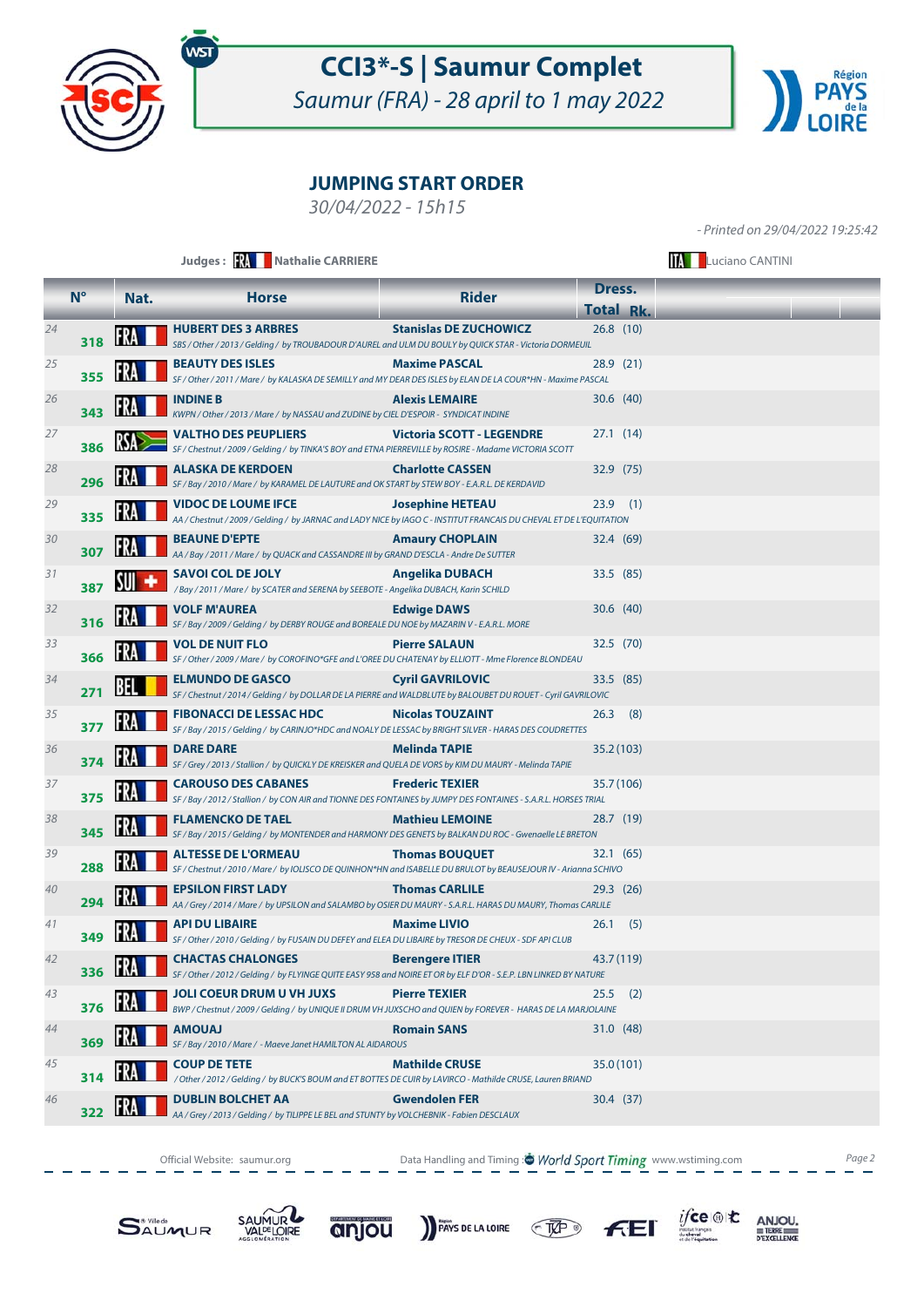

Saumur (FRA) - 28 april to 1 may 2022



### **JUMPING START ORDER**

30/04/2022 - 15h15

- Printed on 29/04/2022 19:25:42

|    |             |      | Judges: <b>XX</b> Nathalie CARRIERE                                                                                                                            | <b>Luciano CANTINI</b>       |                                   |  |
|----|-------------|------|----------------------------------------------------------------------------------------------------------------------------------------------------------------|------------------------------|-----------------------------------|--|
|    | $N^{\circ}$ | Nat. | <b>Horse</b>                                                                                                                                                   | <b>Rider</b>                 | Dress.                            |  |
| 47 | 331         |      | <b>FLEUR DE LILAS</b><br>/Bay / 2011 / Gelding / by SPIRIT ONE and RUISSEC by WOODMAN - Quentin FAUCHEUR                                                       | <b>Alexis GOURY</b>          | <b>Total Rk.</b><br>$29.2$ $(24)$ |  |
| 48 | 373         |      | <b>UNDERCOVER BHS Z</b><br>ZANG / Other / 2013 / Stallion / by ULTRA BOY and NOERIATA by FAUST Z - Chloe GENET                                                 | <b>Christopher SIX</b>       | 30.2 (36)                         |  |
| 49 | 304         |      | <b>EGO DES CABANES</b><br>SF / Bay / 2014 / Stallion / by QUEL HOMME DE HUS and KORIANO DES FONTAINES by JALIENNY - Juliane DUPUIS                             | <b>Luc CHATEAU</b>           | 29.5(27)                          |  |
| 50 | 317         |      | <b>SEVEN DE NOUVOLIEU ENE HN</b><br>SF / Bay / 2006 / Gelding / by ORLANDO and KIADY NOUVOLIEU by EFLE DE B'NEVILLE - Christophe DE ARTOLA                     | <b>Elora DE ARTOLA</b>       | 32.5(70)                          |  |
| 51 | 333         |      | <b>VENDEE GLOBE'JAC HDC</b><br>SF / Other / 2009 / Gelding / by NISSAN QUALITY TOUCH Z and L'OR DE GREZ by SHOGOUN II - Eddy GUALTIERI                         | <b>Lisa GUALTIERI</b>        | 27.4 (15)                         |  |
| 52 | 392         |      | <b>STONEHAVENS BABY BLUE</b><br>ISH / Grey / 2014 / Mare / by BONMAHON MASTER BLUE and HUGGINSTOWN BETTY by CARRICK DIAMOND LAD - Johansson AN<br><b>DDÉAC</b> | <b>Frida ANDERSEN</b>        | 33.6 (89)                         |  |
| 53 | 364         |      | <b>FAISONS UN REVE</b><br>SF / Grey / 2015 / Gelding / by ADZARO DE L'ABBAYE and VINKAS GIRL JOYAU DEP by TINKA'S BOY - FAISONS UN REVE                        | <b>Fabrice SAINTEMARIE</b>   | 32.0 (62)                         |  |
| 54 | 350         |      | <b>BOCAGE DE GENTIERE</b><br>SF / Bay / 2011 / Gelding / by JIVARO DU ROUET and CALINE DE GENTIERE by KING'S ROAD - Brice LUDA                                 | <b>Brice LUDA</b>            | 30.6 (40)                         |  |
| 55 | 286         |      | <b>QUORIANO IFCE</b><br>SF / Bay / 2004 / Gelding / by CORIANO and LILI SAINCRIT by PRINCE DU LOGIS - INSTITUT FRANCAIS DU CHEVAL ET DE L'EQUITA               | <b>Arnaud BOITEAU</b>        | 28.5 (18)                         |  |
| 56 | 356         |      | <b>DOUVIENSTU GARBUSTETS</b><br>/Bay / 2013 / Gelding / by ARAS DE GUIBAIL and SHIBAIRTA by AIR JORDAN - Marie PERRON                                          | <b>Jean PERRON</b>           | 32.5 (70)                         |  |
| 57 | 388         | SUI  | <b>MATHURIN V/D VOGELZANG</b><br>/ Bay / 2010 / Male / - Lüdi Therese u. Hugues                                                                                | <b>Nadja MINDER</b>          | 29.5(27)                          |  |
| 58 | 340         |      | <b>EDEN ETOILE DU RECTOU</b><br>SF / Other / 2014 / Gelding / by SUNDAY DE RIVERLAND*BOIS MARGO and SCALA DE LASTOURS by HOOLIGAN DE ROSYL - Antoi             | <b>Antoine LE PAPE</b>       | 32.3 (66)                         |  |
| 59 | 367         | IFRA | <b>CANELLE DU CHANU Z</b><br>ZANG / Bay / 2009 / Mare / by CONSUL DL VIE Z*GFE and REINE DU CHANU by DOLLAR DELA PIERRE - Laurent SALICIO                      | <b>Maud SALICIO</b>          | 39.3 (117)                        |  |
| 60 | 308         |      | DOISY DAENE D'EPTE AA<br>AA / Bay / 2013 / Mare / by QUACK and CASSANDRE III by GRAND D'ESCLA - Andre De SUTTER                                                | <b>Amaury CHOPLAIN</b>       | 28.2 (17)                         |  |
| 61 | 327         |      | <b>EVENTING D'ARCY</b><br>SF / Chestnut / 2014 / Gelding / by SUMMER SONG (GB) and PRINCESSE D'ARCY by ROSIRE - S.A.R.L. GALOP SPORT FRANCE                    | <b>Aurelie GOMEZ</b>         | 32.3 (66)                         |  |
| 62 | 361         |      | <b>BILLY ELMY</b><br>/ Chestnut / 2011 / Gelding / by QIF ELMY and KENZA DE CARTIGNY by DANDY DE SURCY - Gilles SAIAGH                                         | <b>Mina SAIAGH</b>           | 29.0(23)                          |  |
| 63 | 274         |      | <b>PACO</b><br>PZHK (W) / Bay / 2010 / Gelding / by CONTENDOR and PALOMA by ESKUDO - Mateo ESSER                                                               | <b>Matthieu ESSER DIAZ</b>   | 33.0 (78)                         |  |
| 64 | 379         |      | ATHENA DE KERGUELEN<br>/ Grey / 2010 / Mare / by COCKPIT and LEROLIA by BUSTRON - Stephen WYZUJ                                                                | <b>Stephen WYZUJ</b>         | 30.8(44)                          |  |
| 65 | 287         |      | <b>DMARK</b><br>/ Bay / 2013 / Gelding / by UPSO D'AUNOU and ORLEANE IBARRA by DUC ROUGE II - Brianne BOUQUET                                                  | <b>Brianne BOUQUET</b>       | 32.9 (75)                         |  |
| 66 | 276         |      | <b>QUILATE 32 53</b><br>AECCAá / Grey / 2009 / Stallion / by QUATAR DE PLAPE and HECENDOSA 27,45% - YEGUADA ALMENARA ALTA C.B                                  | <b>Albert HERMOSO FARRAS</b> | 30.0(33)                          |  |
| 67 | 297         |      | <b>VALDECK DE BILLY</b><br>SF / Bay / 2009 / Gelding / by SIR SHUTTERFLY and NEWS DE KREISKER by HOCKEY BLEUS*D'AMAURY - Emilie LE JEUNE                       | <b>Marine CASTAGNE</b>       | 30.8(44)                          |  |
| 68 | 305         |      | <b>ESPERENZO</b><br>SF / Bay / 2014 / Gelding / by LULLY ROCIO and AISHA DE LAUBRY (BE) by SKIPPY III - Valerie CORMIER                                        | <b>Sebastien CHEMIN</b>      | 33.7 (91)                         |  |
| 69 | 378         |      | <b>CISKO DU NINET</b><br>AA / Chestnut / 2012 / Gelding / by TILIPPE LE BEL and KEBIR DRAHAM by PRIMA D'OR - Cecile VERRAC                                     | <b>Jonas VERRAC</b>          | 33.5 (85)                         |  |

Official Website: saumur.org **Data Handling and Timing : World Sport Timing** www.wstiming.com Page 3







PAYS DE LA LOIRE TAP



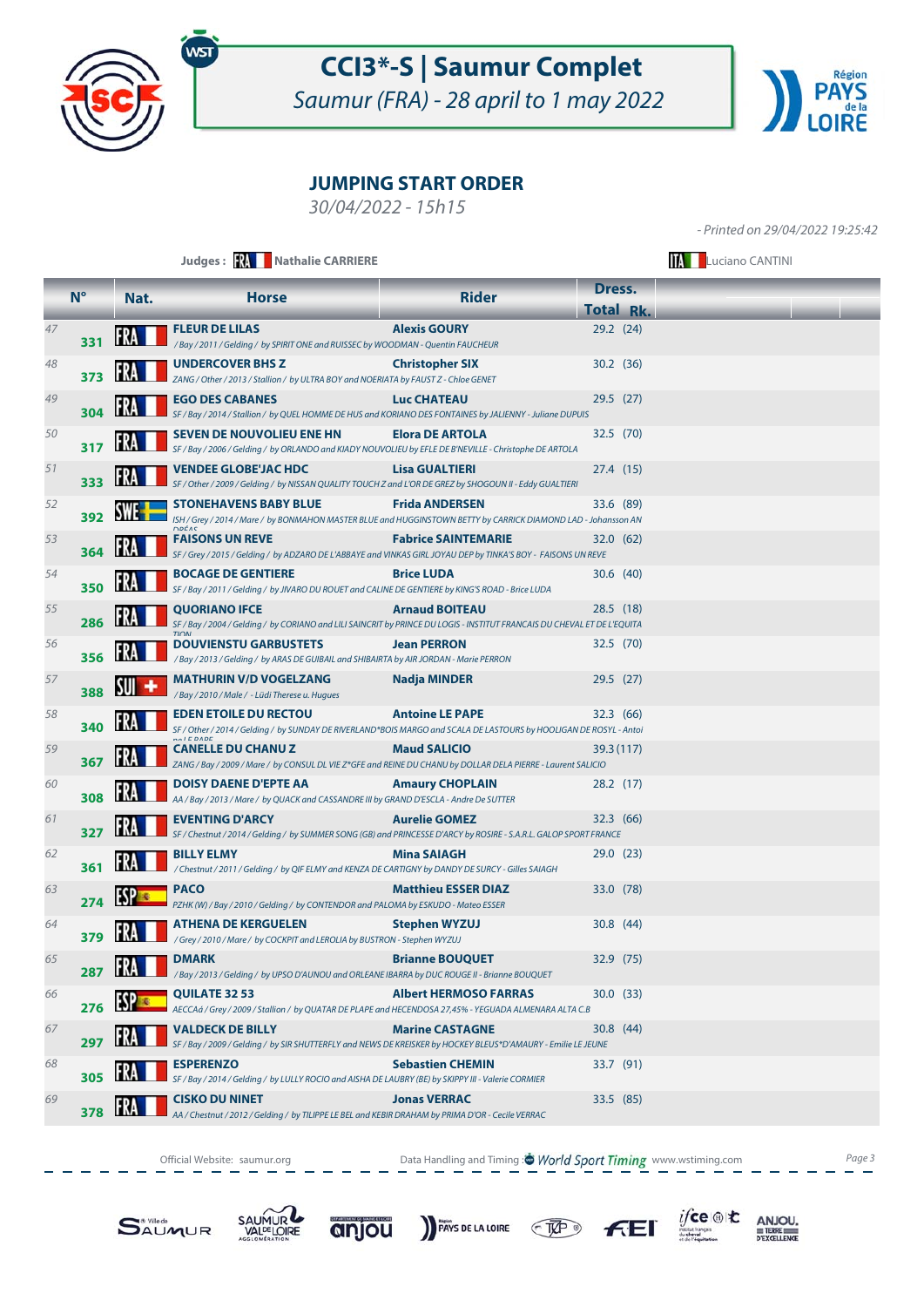

Saumur (FRA) - 28 april to 1 may 2022



#### **JUMPING START ORDER**

30/04/2022 - 15h15

- Printed on 29/04/2022 19:25:42

|          |             |      | Judges: W Nathalie CARRIERE                                                                                                                                                                                                                                                       | <b>TAN Luciano CANTINI</b>                             |                            |  |
|----------|-------------|------|-----------------------------------------------------------------------------------------------------------------------------------------------------------------------------------------------------------------------------------------------------------------------------------|--------------------------------------------------------|----------------------------|--|
|          | $N^{\circ}$ | Nat. | <b>Horse</b>                                                                                                                                                                                                                                                                      | <b>Rider</b>                                           | Dress.<br><b>Total Rk.</b> |  |
| 70       | 315         |      | <b>CADALKO DE BRYERE</b><br>SF / Bay / 2012 / Stallion / by L'ARC DE TRIOMPHE and MOUILLETTE by KADALKO - EARL ECURIES DE LA GOSNIERE                                                                                                                                             | <b>Anne Laure DAVID</b>                                | 27.0(12)                   |  |
| 71       | 346         |      | <b>FLY UP DE BANUEL</b><br>/ Chestnut / 2015 / Mare / by UPSILON and ARROW DE BANUEL by ORLANDO - BLACK PEARL SYNDICAT, Jean-Pierre TEXIER                                                                                                                                        | <b>Mathieu LEMOINE</b>                                 | 31.7(57)                   |  |
| 72       | 357         |      | UMMER SONG DE VEROWIL<br>SF / Other / 2008 / Gelding / by YARLANDS SUMMER SONG and DARLING DE BALIERE by TITUS DU POUGET - Joanna LEFEVRE                                                                                                                                         | <b>Remi PILLOT</b>                                     | 31.9 (60)                  |  |
| 73       | 353         |      | <b>DRAGIBUS D'OLYMPE AA</b><br>AA / Bay / 2013 / Gelding / by DON PIERRE and NOUGATINE D'OLYMPE by PRIMA D'OR - Pierre DE LA SERVE                                                                                                                                                | <b>Benoit PARENT</b>                                   | 31.5 (56)                  |  |
| 74       | 299         |      | <b>D'JACK POT</b><br>SF / Bay / 2013 / Stallion / by L'ARC DE TRIOMPHE*BOIS MARGOT and MANDARINE LABEAUCE by BILL DE BAUGY - Marion CERF,<br>$C}_\text{olina}$ MIRALLES                                                                                                           | <b>Marion CERF</b>                                     | 31.4 (55)                  |  |
| 75       | 365         |      | <b>ELIOT CHANIERE</b><br>/ Bay / 2014 / Stallion / by CANTURO*BOIS MARGOT and SIREINE CHANIERE by ROSIRE - S.C.E.A. API                                                                                                                                                           | <b>Baptiste SALAUN</b>                                 | 30.8(44)                   |  |
| 76       | 384         |      | <b>SC MR. CRICHTON</b><br>NWB / Other / 2014 / Gelding / by CORINO VDL and GALAKTIC SPY by GLORIOSUS 1 - Martine Halvorsen TOPSTAD                                                                                                                                                | <b>Heidi Bratlie LARSEN</b>                            | 34.1 (95)                  |  |
| 77       | 272         |      | <b>FICUS DE PLANCHETTE</b><br>SF / Bay / 2015 / Gelding / by MR FLY DE LANDETTE and SPIREE DE PLANCHETTE by GRAND CHEF BLEUS - Juliette DALSEME                                                                                                                                   | <b>Jonathan CISTERNA LARIVIÈRE</b>                     | 36.3(108)                  |  |
| 78       | 306         |      | <b>BIG BOSS MELO</b><br>SF / Grey / 2011 / Gelding / by MYLORD CARTHAGO*HN and OCTAVIE DE NORMANDIE by FLIPPER D'ELLE*HN - Gaelle LABBE, Nic                                                                                                                                      | <b>Mathieu CHOMBART</b>                                | 26.0<br>(4)                |  |
| 79<br>80 | 325         |      | <b>CESAR DE COMMARIN LA</b><br>SF / Chestnut / 2012 / Gelding / by NOUMA D'AUZAY*LA and SISSI DE COMMARIN by IDEAL DE LA LOGE - Antoine GARDEAU, Zaz<br>$in \triangle AD$<br><b>CARRIEM VAN COLEN Z</b>                                                                           | <b>Zazie GARDEAU</b><br><b>Maria PINEDO SENDAGORTA</b> | $26.1$ (5)                 |  |
| 81       | 277         |      | ZANG / Chestnut / 2003 / Gelding / by CANABIS Z and SEXY VERGOIGNAN X by GARDE COEUR XX - SANTILLANA PADDOCKS S.L.<br><b>DREAM D'HA</b>                                                                                                                                           | <b>Victoria SCOTT - LEGENDRE</b>                       | 35.1 (102)<br>33.9 (94)    |  |
| 82       | 385         |      | SF / Grey / 2013 / Mare / by VIKING DU BARY and CALMIXENE by LAEKEN - Michael Howard MARSDEN, Colin SCOTT, Victoria SCO<br><b>TT I ECENIN</b><br><b>ORUJO CP 32 80</b>                                                                                                            | <b>Eduardo VIA-DUFRESNE</b>                            | 33.2 (81)                  |  |
| 83       | 279         |      | AECCAá / Chestnut / 2008 / Stallion / by EQUATEUR DIODE and AVUTARDA CP 33.73 - CAMPEAGRO SAT<br><b>URANIE LA TREICHE</b>                                                                                                                                                         | <b>Hugo FELGINES</b>                                   | 34.6 (98)                  |  |
| 84       | 321         |      | SF / Other / 2008 / Mare / by DROP DES VARENNES and CALINE DE MAI III by ORIGANT - Hugo FELGINES<br><b>DAMOUR DU DOMAINE</b>                                                                                                                                                      | <b>Thomas CARLILE</b>                                  | $26.4$ (9)                 |  |
| 85       | 293         |      | SF / Other / 2013 / Mare / by VON CHACCO IXE and BLACK DIAMANT by ODEUR - SARL CARLILE COMPLET EVENTING<br><b>DOUCHKA GRANDE LANDE</b>                                                                                                                                            | <b>Pierre ALSINA</b>                                   | 32.9 (75)                  |  |
| 86       | 280         |      | SF / Grey / 2013 / Mare / by MYLORD CARTHAGO and L'IRLANDAISE by SINGASINGA - Pascale GUERIN, S.A.R.L. HORSES TRIAL<br><b>DAME DECOEUR TARDONNE</b>                                                                                                                               | <b>Camille LEJEUNE</b>                                 | $26.1$ (5)                 |  |
| 87       | 341         |      | SF / Bay / 2013 / Mare / by LANDO and SOADE TARDONNE by CONTENDER - Sarah GOSPODNETIC, Camille LEJEUNE<br><b>COCORICO DE L'EBAT</b>                                                                                                                                               | <b>Luc CHATEAU</b>                                     | 31.2 (53)                  |  |
| 88       | 303         |      | SF / Bay / 2012 / Stallion / by PROPRIANO DE L'EBAT and NELA DES BRUYERES by PAPILLON ROUGE*NORMANDIE - Luc CHATEAU<br><b>ORACLE DE CHAMPENOTTE</b>                                                                                                                               | <b>Eddy SANS</b>                                       | 31.7(57)                   |  |
| 89       | 368         |      | BWP / Chestnut / 2014 / Stallion / by ELDORADO DE HUS and EMPREINTE DE LA CHAMPENOT by OBOURG - Carole SANS, Eddy S<br><b>EGLANTINE DU POULER</b>                                                                                                                                 | <b>Thomas BOUQUET</b>                                  | 36.8(109)                  |  |
| 90       | 289         |      | SF / Chestnut / 2014 / Mare / by ELDORADO DE HUS and ETOILE D'HELBY by RUBENS D'HELBY - INSTITUT FRANCAIS DU CHEVAL<br><b><i>ET DE L'EQUITATION</i></b><br><b>FALCO DU GRAND CLOS</b>                                                                                             | <b>Alexis GOURY</b>                                    | 31.2 (53)                  |  |
| 91       | 330<br>313  |      | / Bay / 2015 / Stallion / by OGRION DES CHAMPS*HN and KADANCE DE SAINT'A by IAGO C - Olivier AUBRY<br><b>CUPIDON DU CARDONNE</b>                                                                                                                                                  | <b>Margaux CROUAIL</b>                                 | 33.5 (85)                  |  |
| 92       | 337         |      | SF / Bay / 2012 / Gelding / by ROCK'N ROLL SEMILLY and FUGI by ROYALME - Margaux CROUAIL<br><b>EMBRUN DE RENO</b><br>SF / Other / 2014 / Gelding / by ELIOTT MC and HAMARIS D'ENFER by TAMARIS DES ETANGS - S.A.R.L. ECURIE KARIM LAGHOUAG,<br><b>GIN RESSAT Camilla LAEEITTE</b> | <b>Karim Florent LAGHOUAG</b>                          | 26.9(11)                   |  |

Official Website: saumur.org **Data Handling and Timing : World Sport Timing** www.wstiming.com Page 4







PAYS DE LA LOIRE CHEP



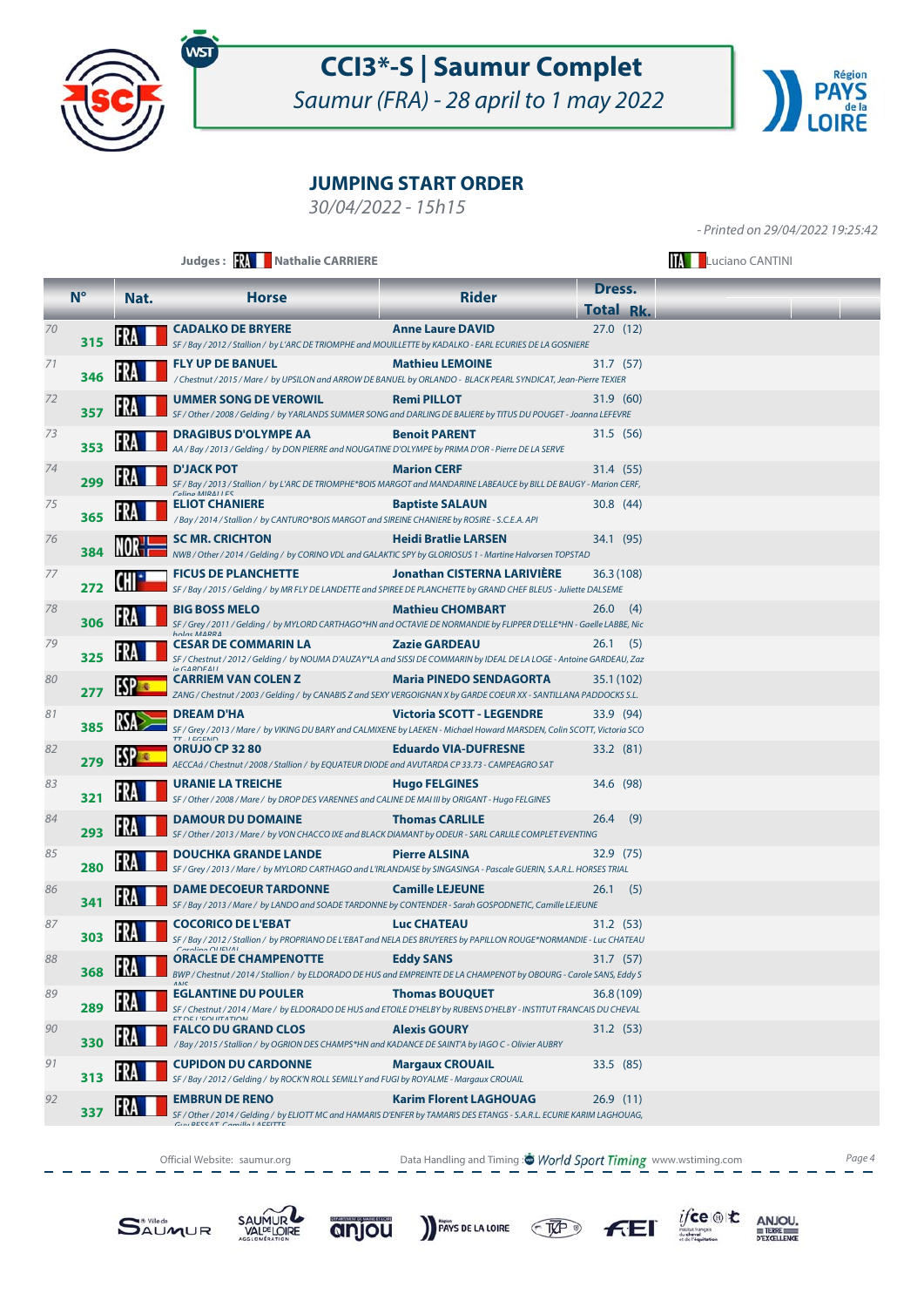

Saumur (FRA) - 28 april to 1 may 2022



### **JUMPING START ORDER**

30/04/2022 - 15h15

- Printed on 29/04/2022 19:25:42

|     |             |      | Judges: <b>WA Nathalie CARRIERE</b>                                                                                                                                               |                            |                  |  |  |
|-----|-------------|------|-----------------------------------------------------------------------------------------------------------------------------------------------------------------------------------|----------------------------|------------------|--|--|
|     | $N^{\circ}$ | Nat. | <b>Horse</b>                                                                                                                                                                      | <b>Rider</b>               | Dress.           |  |  |
|     |             |      |                                                                                                                                                                                   |                            | <b>Total Rk.</b> |  |  |
| 93  | 283         |      | <b>FIESTARADO B</b><br>KWPN / Other / 2010 / Gelding / by DIARADO and ALOTIIE by CAROLUS H - Justine RUET                                                                         | <b>Romain BAROCHI</b>      | 30.1(35)         |  |  |
| 94  | 381         |      | <b>COOLEY KIL MHANTAIN</b><br>ISH / Bay / 2014 / Stallion / by CENTRESTAGE and COOLKENNO LADY by COLOURFIELD - CHIAPPERO REBECCA                                                  | <b>Rebecca CHIAPPERO</b>   | 37.7 (112)       |  |  |
| 95  | 380         |      | <b>BALLYNEETY ROCKETMAN</b><br>ISH / Bay / 2014 / Male / by DIAMOND DISCOVERY and BALLYNEETY MACROCKET by ERRIGAL FLIGHT - Hannah WATSON, Sam                                     | <b>Sam WATSON</b>          | 34.5 (97)        |  |  |
| 96  | 282         |      | <b>ECKINOPS D'AM</b><br>SF / Chestnut / 2014 / Gelding / by KEOPS DU VINNEBUS and NAIADE DU BARBET by GRAVESCOT - Melanie AUGEROLLE                                               | <b>Melanie AUGEROLLE</b>   | 29.2(24)         |  |  |
| 97  | 372         |      | <b>TOTEM DE BRECEY</b><br>SF / Grey / 2007 / Gelding / by MYLORD CARTHAGO*HN and JESSY LANDAISE by QUOUGLOF ROUGE - Francois SOUWEINE, Julia<br>no COLIMEINE                      | <b>Christopher SIX</b>     | 28.1 (16)        |  |  |
| 98  | 292         |      | VINTY DU MONT<br>SF / Bay / 2009 / Gelding / by QUAPRICE BOIS MARGOT and DOROTY DU MONT by QUAT'SOUS - Nicolas BRECHET, Ombeline BRE                                              | <b>Nicolas BRECHET</b>     | 36.0 (107)       |  |  |
| 99  | 284         |      | EAU VIVE DE BRENNE AA<br>AA / Other / 2014 / Mare / by UPSILON and QUANDI DE BRENNE by SARASTRO - Anne-Charlotte BOITEAU                                                          | <b>Arnaud BOITEAU</b>      | 29.9 (30)        |  |  |
| 100 | 324         |      | <b>BLUE BIRD DE BEAUFOUR</b><br>SF / Bay / 2011 / Stallion / by DIAMANT DE SEMILLY and MACY VAN LEUT by ELANVILLE - Florian GANNEVAL                                              | <b>Florian GANNEVAL</b>    | 29.9 (30)        |  |  |
| 101 | 334         |      | <b>EASY JUMP DU VAL</b><br>/ Chestnut / 2014 / Mare / by NEWTON DE KREISKER and SOURIS VERTE by RAJPOUTE - Gerard LARGILLIERE, S.C.E.A. ECURIE D'A<br><b>I DICNIV EOLILEDANCE</b> | <b>Josephine HETEAU</b>    | 33.6 (89)        |  |  |
| 102 | 323         |      | ENIGMATIK FIDJIS AA<br>AA / Grey / 2014 / Gelding / by FUSAIN DU DEFEY and QUEEN DE JOLIMON by FUSAIN DU DEFEY*HN - Gerard LEGOUPIL                                               | <b>Gwendolen FER</b>       | 28.9 (21)        |  |  |
| 103 | 383         |      | <b>IMAGE OF ROSES</b><br>BWP / Bay / 2008 / Gelding / by SHEYENNE DE BAUGY and QUERIDA MIA VAN PAEMEL by FEINSCHNITT I V D RICHTER - Jack BUIJ<br>NICTEDE Vatio HADTMAN           | <b>Puck BUIJNSTERS</b>     | 29.5 (27)        |  |  |
| 104 | 360         |      | WELLAND SHINING STAR<br>HOLST/Bay/2013/Mare/ by CASALITO and MY FAIR LADY by COROFINO*GFE - Dorothee ROSSEZ                                                                       | <b>Jeanne ROSSEZ</b>       | 30.0 (33)        |  |  |
| 105 | 301         |      | <b>DEMOISELLE EYGALIERES</b><br>SF / Other / 2013 / Mare / by TYGAR MAIL and SERENA MAIL by IOWA - S.C.E.A. LE ROUCAS D'EYGALIERES                                                | <b>Olivier CHAPUIS</b>     | 34.6 (98)        |  |  |
| 106 | 382         |      | <b>DELHI DE BUET</b><br>SF / Bay / 2013 / Gelding / by IOLISCO DE QUINHON*HN and SALAZIE DE BUET by UMOUR DU FENAUD - Arianna SCHIVO                                              | <b>Arianna SCHIVO</b>      | 37.9 (113)       |  |  |
| 107 | 370         |      | <b>QUATERSTEIN DU PAYROL</b><br>OLDBG / Other / 2014 / Stallion / by QUATERBOLD DU PAYROL and WHY NOT by WOLKENSTEIN II - Carole SANS, Eddy SANS, Ro<br>main CANIC                | <b>Romain SANS</b>         | 32.3 (66)        |  |  |
| 108 | 358         |      | <b>DUBAI DU LEOU</b><br>SF / Bay / 2013 / Stallion / by HERALD and ULASSAI DU LEOU by NOUMA D'AUZAY*LA - Alain REAL, E.A.R.L. VERONIQUE REAL                                      | <b>Veronique REAL</b>      | 39.2 (116)       |  |  |
| 109 | 363         |      | <b>CRONOS DE PLEYSSE</b><br>SF / Bay / 2012 / Gelding / by SCAREFACE DE MARS and LETHE by CAP DE B'NEVILLE - N2 CRONOS DE PLEYSSE                                                 | <b>Fabrice SAINTEMARIE</b> | 33.3 (82)        |  |  |
| 110 | 389         |      | <b>TOP JOB'S JALISCO</b><br>PZHK (SP) / Bay / 2012 / Gelding / by PAUILLAC DE MEIA LUA and AJKA by JALIENNY X - Peter ATTINGER                                                    | Nadja MINDER               | 30.5 (39)        |  |  |
| 111 | 312         |      | <b>CATHAGO DU LYS</b><br>SF / Bay / 2012 / Stallion / by LUX Z and GRAHAM DU LYS by QUIDAM DE REVEL - Lisa CROUAIL                                                                | <b>Margaux CROUAIL</b>     | 31.0 (48)        |  |  |
| 112 | 326         | FRA  | <b>HAVALL RYAL K</b><br>/Bay/2012/Stallion/ by ZAVALL VDL and CLASANTOSE RYAL K by CASANTOS - Francois GISCLARD                                                                   | <b>Simon GISCLARD</b>      | 37.5 (111)       |  |  |
| 113 | 309         |      | <b>DIFDA DU VERY</b><br>SF / Bay / 2013 / Mare / by HERALD and RALMA DU VERY by CABDULA DU TILLARD - Raphael COCHET, EARL ELEVAGE DE LA LOU                                       | <b>Raphael COCHET</b>      | 28.8 (20)        |  |  |
| 114 | 391         |      | <b>BOX COMPRIS</b><br>SWB / Bay / 2014 / Mare / by IOWA 960 and BOX COMPROMISS by COMMON SENSE - Therese ÖRUP                                                                     | <b>Frida ANDERSEN</b>      | 33.3 (82)        |  |  |
| 115 | 339         |      | <b>AVALONE</b><br>/ Bay / 2010 / Mare / by KAOLIN D'ELLE and GIVA - Lauren PRIGNITZ                                                                                               | <b>Camille LAISNEY</b>     | 33.7 (91)        |  |  |

Official Website: saumur.org **Data Handling and Timing : World Sport Timing** www.wstiming.com Page 5





anjou







ANJOU. TERRE